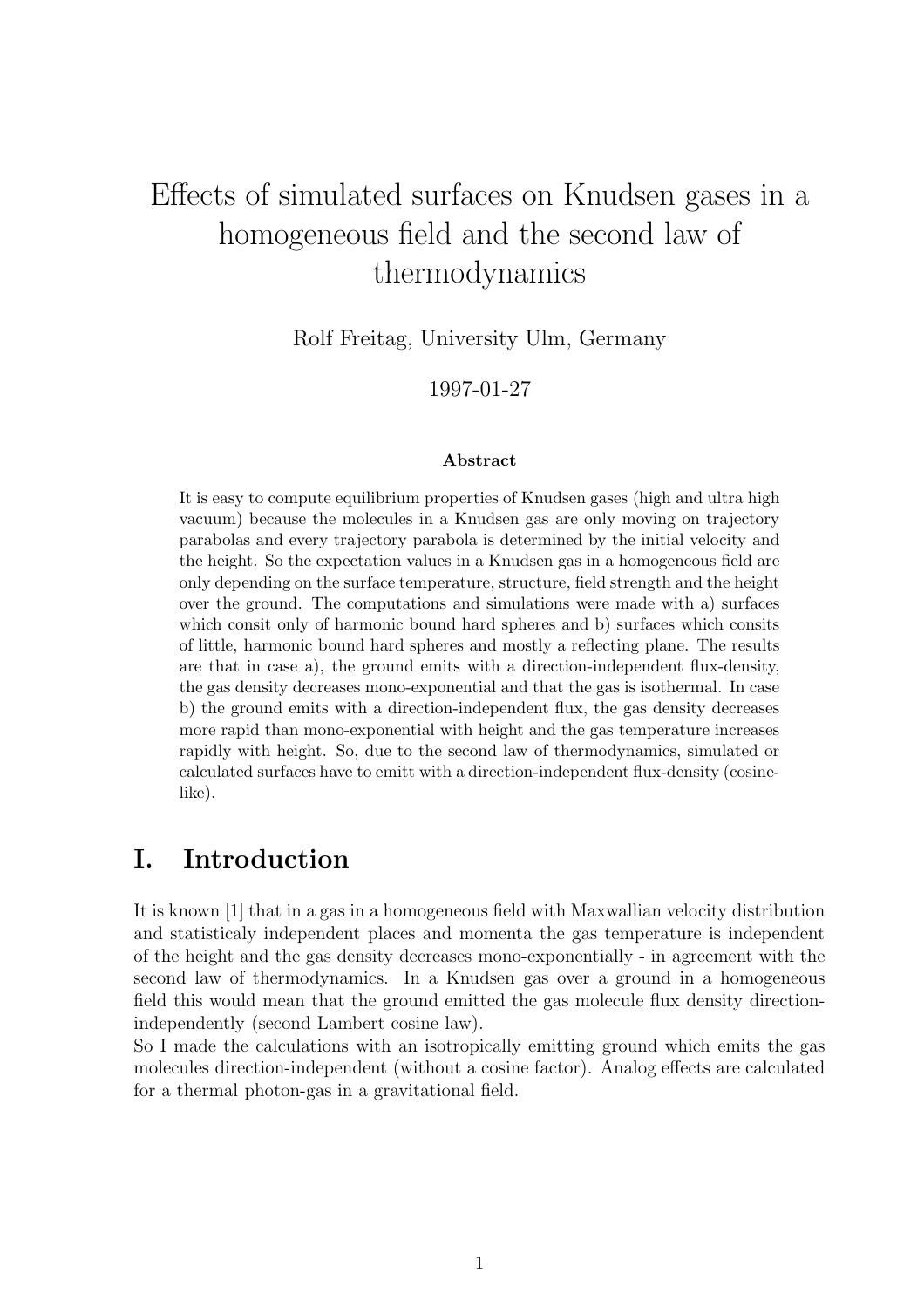### II. Analytical calculations

For simplicity the Knudsen gas is monoisotopic, monoatomic and in a field with the constant acceleration g. If the gas atoms are not on the ground they are only moving on trajectory parabolas. So if an atom starts with the velocity  $v_0$  at the height h it has the velocity  $v = \sqrt{v_0^2 - 2 \cdot g \cdot h}$ . This means  $v_0 = \sqrt{v^2 + 2 \cdot g \cdot h}$  and the Maxwellian velocity-density-distribution in spherical coordinates is modified to:

$$
\varphi_{\theta}(v,h) = \frac{4}{\sqrt{\pi}} \left(\frac{m}{2 \cdot k \cdot T}\right)^{\frac{3}{2}} \cdot (v^2 + 2 \cdot g \cdot h) \cdot e^{-\frac{(v^2 + 2 \cdot g \cdot h) \cdot m}{2 \cdot k \cdot T}} \cdot \Theta\left(v - \sqrt{2 \cdot g \cdot h} \cdot \tan(\theta)\right) \cdot \frac{v}{\sqrt{v^2 + 2 \cdot g \cdot h}}
$$
\n(1)

This velocity-density-distribution is normalized only for h=0m. So only

$$
\frac{\varphi_{\theta}(v,h)}{\int_{0}^{\pi/2} \int_{0}^{2\pi} \varphi_{\theta}(v,h) \cdot \sin(\theta) dv d\varphi d\theta} \equiv \varphi_{\theta}(v,h)_{N}
$$
\n(2)

is normalized.

It is important to note that the velocity-density-distribution of the gas flux from an isotropic-like emitting ground is

$$
\varphi_N(v,0)\cdot v_0\tag{3}
$$

and that this is the (unnormalized) velocity-density-distribution of the gas that reaches the height h per unit time. The temperature of the gas atoms which are impacting on a thermometer is the average kinetic energy per atom times 1/2k :

$$
T = \frac{m \cdot \overline{v^2}}{4 \cdot k} \tag{4}
$$

Therefore the temperature of a Knudsen gas with the phase space density  $\varphi_{\theta}(v, h)_{N}$  is:

$$
T(h) = \frac{m \cdot \overline{v^2}}{4 \cdot k} = \frac{m}{4 \cdot k} \int_{0}^{\pi/2} \int_{0}^{2\cdot \pi} \int_{\sqrt{2 \cdot g \cdot h} \cdot \tan(\theta)} v_0 \cdot v^2 \cdot \varphi_{\theta}(v, h)_N \cdot \sin(\theta) \cdot dv d\varphi d\theta
$$
 (5)

With the substitution

$$
\frac{(v^2 + 2 \cdot g \cdot h)\cos(\theta)^2}{2g} = M\tag{6}
$$

the reversion of the integration order the result is:

$$
\frac{T}{4} \cdot \frac{3 \cdot \sqrt{m \cdot g \cdot h \cdot k \cdot T \cdot \pi} \cdot \text{erfc}\left(\sqrt{\frac{m \cdot g \cdot h}{k \cdot T}}\right) e^{\frac{m \cdot g \cdot h}{k \cdot T}} - 8 \cdot k \cdot T - 2 \cdot m \cdot g \cdot h}{\sqrt{m \cdot g \cdot h \cdot k \cdot T \cdot \pi} \cdot \text{erfc}\left(\sqrt{\frac{m \cdot g \cdot h}{k \cdot T}}\right) e^{\frac{m \cdot g \cdot h}{k \cdot T}} - 2 \cdot k \cdot T} - \frac{2 \cdot m \cdot g \cdot h}{4 \cdot k} \tag{7}
$$

An example of this temperature distribution in Xenon above a ground with a temperature of 293K is shown in figure 1. The analogous calculation of the relative Knudsen gas density shows that the height formula over an isotropically emitting ground is augmented by a correction term:

$$
\varrho(h) = e^{-\frac{m \cdot g \cdot h}{k \cdot T}} - \frac{1}{2} E i \left( -\frac{m \cdot g \cdot h}{k \cdot T} \right) \tag{8}
$$

Ei is the Exponential Integral.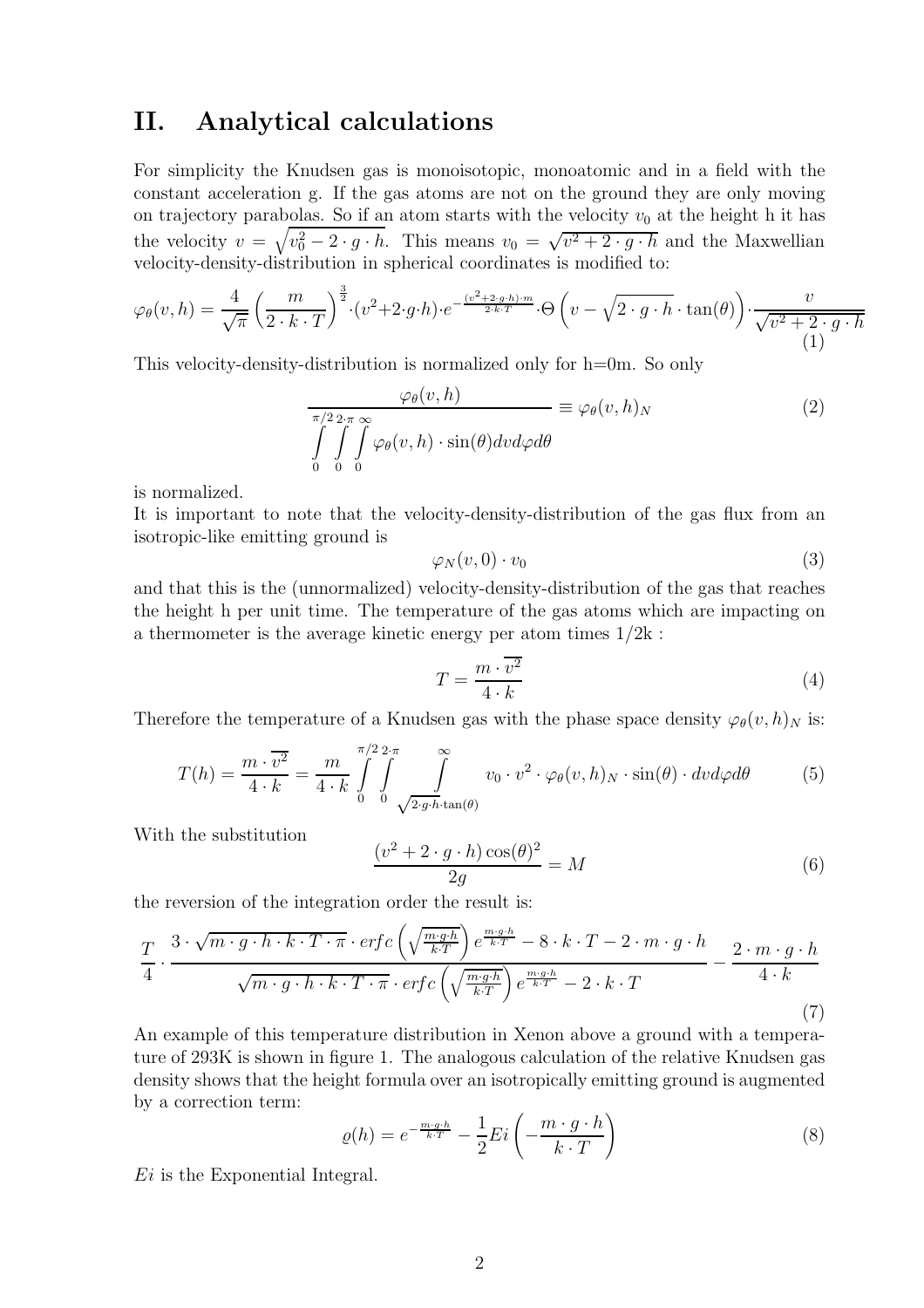

Figure 1: The temperature in K in a Xenon Knudsen gas above an isotropically emitting ground with a temperature of 293K in the gravitational field of the earth.

### III. Deterministic simulations with hard spheres

Because Monte Carlo simulations are reproducing the above calculations with the idealisations 3 and 4 the first principles simulations were carried out completely deterministic with atoms as hard spheres.

Due to the system time dependent pseudo random initialisation it is easy to show the reproducebility of the above calculated effects. For simplicity the simulated gas consitits only of one hard sphere and the ground consist of a cubic lattice of hard spheres, which are in thermal motion around their rest positions. The rest positions are located in a plane (surroundig underground lattice) which reflects the gas atom elastically before it moves into the lattice. The system is limited by a ceiling at the height h and consists of the same lattice as the ground lattice. The walls of the system are elastically reflecting because otherwise the gas would diffuse away from the ground atoms and the ceiling atoms at the middle of the ground and ceiling plane.

The simulations were made a) with atoms which are so large that the gas could not reach neither the reflecting ground plane nor ceiling plane and b) with atoms that are so small that in approximately sixty percent of the impacts of the gas atom on the ground or the ceiling the gas atom impacts on the reflecting plane. In the case of the other forty percent the gas atom impacts with one lattice atom.

In case a) the angle probability density of the impacts shows the mutual "shading" of the large lattice atoms. Therefore the angle probability density from the impacts from trajectory parabolas which are longer than two latice constants is nearly cosine-like (see fig. 2). In case b) the angle probability density of the impacts shows, due to the isotropic scattering of hard spheres [2] and the little mutual "shading" of the lattice atoms, that the angle probability density of the impacts from trajectory parabola which are longer than two lattice constants is roughly constant (see fig. 2).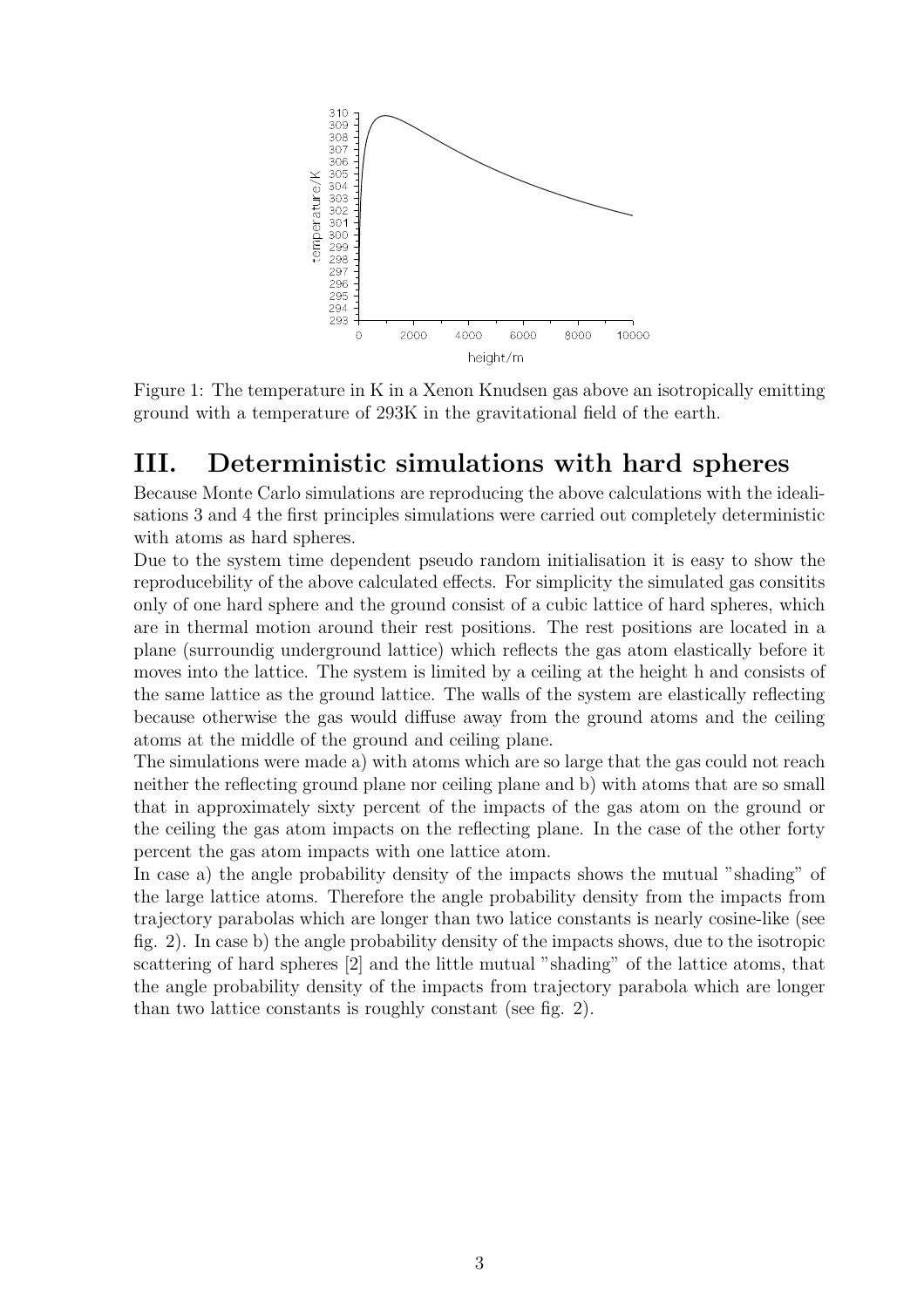

Figure 2: The angle probability density divided by the functional determinant in spherical coordinates above the angle for case a) and b).

So the case a) is approximately the case of parallel surfaces with the second Lambert cosine law which means height independent temperature and height formula and case b) is approximately the case of parallel isotropically emitting surfaces. Therefore, for the case  $g = 0m/s^2$  the temperatures of the two lattices (=average energy per degree of freedom times  $2/k$ ) are noisy but equal (fig. 3). In the case a) due to the cosine-like



Figure 3: The ground temperature  $(291.68\pm3.03)$ K (dashed) and the ceiling temperature  $(291.22 \pm 1.00) \text{K}$  at h=1m,  $g = 0.0 \frac{m}{s^2}$  $\frac{m}{s^2}$ .

angle probability density even at high potentials the ground and the ceiling lattice have no significant average temperature difference (fig. 4). In the case b) due to the roughly constant angle probability density the ground and the ceiling lattice have comparably large differences in average temperature (fig. 5). Even if ground and ceiling lattice are initialised with the same starting temperature the temperature difference is reproduceble (fig. 6).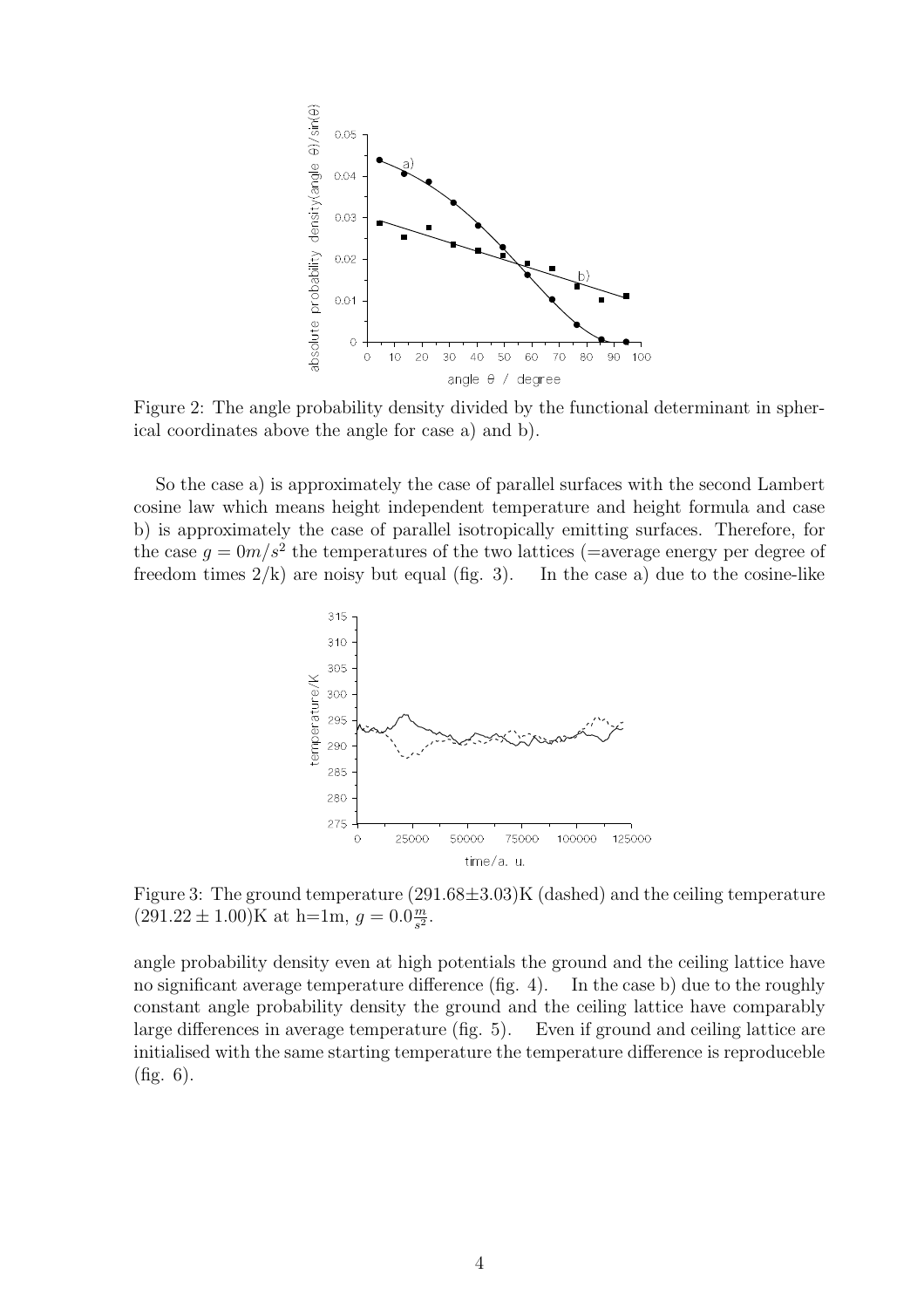

Figure 4: The ground temperature (dashed) and the ceiling temperature with cosine-like emission at h=1m,  $g = 10^4 \frac{m}{s^2}$ .



Figure 5: The ground temperature  $(283.01 \pm 5.00)$ K (dashed) and the ceiling temperature  $(307.23 \pm 11.96)$ K with constant-like emission at h=1m,  $g = 10^4 \frac{m}{s^2}$ .



Figure 6: The ground temperature (dashed) and the ceiling temperature with constantlike emission at h=1m,  $g = 10^4 \frac{m}{s^2}$ .